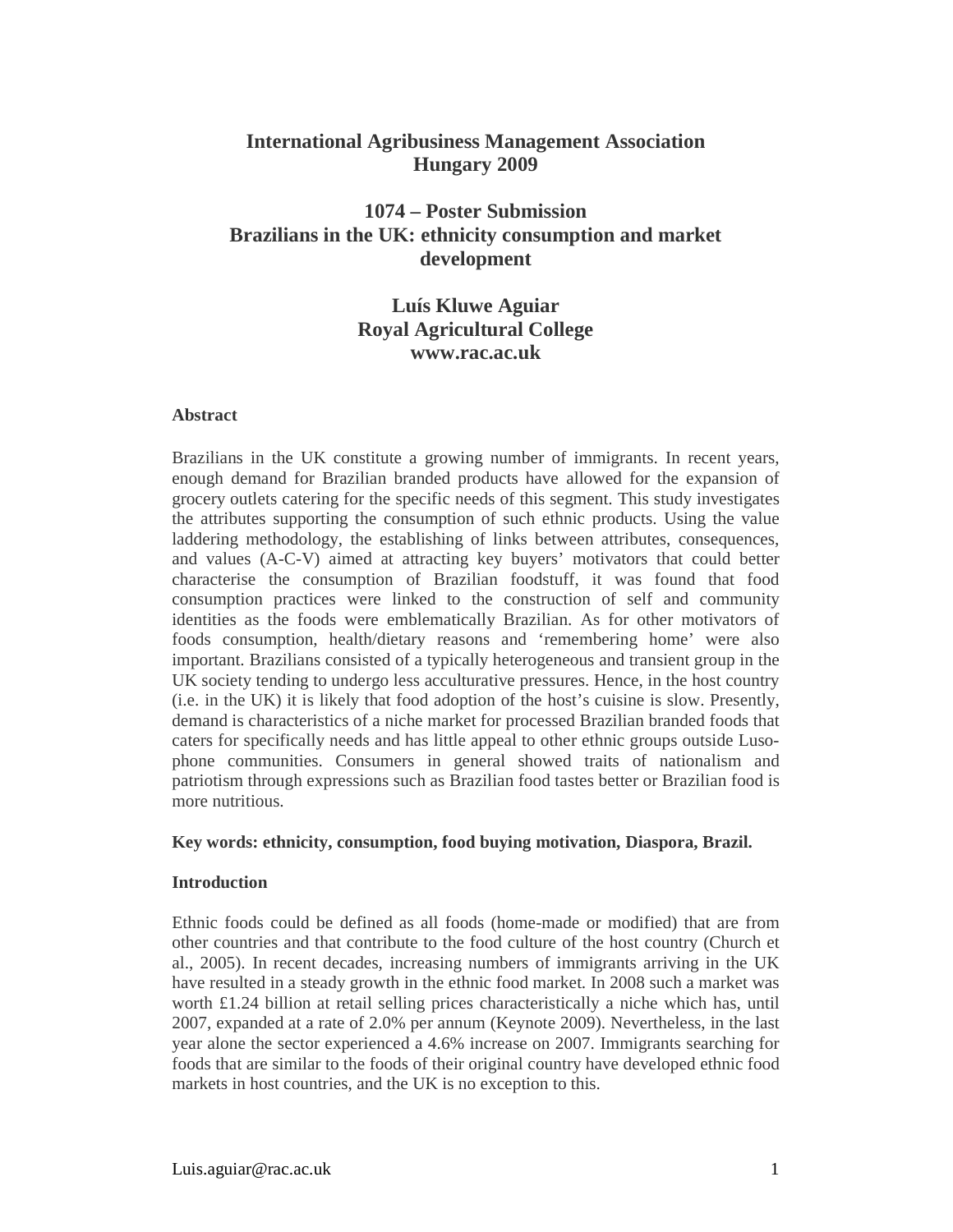Belasco (2008) pointed out that 'we are what we eat and what we eat defines where we come from and where we want to go'. For immigrants, food consumption no longer has the intrinsic function of nourishment, but it is also charged withsocial, cultural and religious meaning. As a result, one's culture and identity is intimately linked to the foods eaten. As such, Verbeke and Lopez (2005) have alluded to the fact that eating ends up becomesg symbolic of whom we are.

So far, studies on food consumption have focused on the Chinese, Indian, and Thai ethnic groups. This could be attributed to them being more representative of the minorities living in the UK; having been established longer; or because these foods have largely been adopted by the host's country consumers. Nevertheless, very little is known of other ethnic groups' behaviours. For example, representatives of the Latin American ethnic group are little studied with regards to their food consumption habits, the extent as well as the reasons these groups are motivated to consume specific foodstuff whilst in Diaspora. Bearing in mind the difficulty in generalising food habits of all representatives of such a diverse continent, added to the impossibility of covering many of the continent's different ethnic make-ups, the case of the Brazilians in the UK was chosen for, presently, being the most representative of all the groups.

More and more Brazilians are moving abroad and in Diaspora constitute a growing number of immigrants in many parts of the world. Important diasporic communities are found in the USA, Japan and Portugal. Throughout the EU, groups of Brazilians are well represented and, specifically, in the UK, Brazilian migrants have become a relevant group. According to a study by the International Organisation for Migrants, in the UK, Brazilians in Diaspora make up a growing community, estimated at around three-hundred thousand who prefer to settle in large cities such as London (IOM, 2005).

In the UK, the Brazilians have originally followed the Portuguese who initially settled in London on either side of the river Thames. Similarly to the Lusitanian immigrant, Brazilians despite choosing to live near other fellow expatriates could not be described as cohesive as some other ethnic groups (Corkill and Almeida, 2007). According to Baganha (2003), the force behind emigration is usually determined by economic imbalances reflected mainly in wage differentials or by political motivations. In general, in the quest to emigrate, Brazilians have been affected by similar economic and political conditions to the Portuguese. Since the mid-1970s, but with increased intensity in the 1980s, vast numbers of the young population faced with limited future prospects of developing a career in Brazil have decided to emigrate.

Brazilians in Diaspora make up a growing community, which, in the UK, has generated a sufficient but growing demand for typical Brazilian branded products. As a result of this, the UK has experienced an expansion of Brazilian ethnic grocery outlets catering for the expatriate community (Aguiar, 2009a).

#### **The Expansion of the Brazilian-owned Grocery Outlets**

Until recently, grocery outlets owned by the Portuguese served the relatively small Brazilian expatriate community in the UK. These used to cater for both the aforementioned Portuguese community, which was keen on consuming, amongst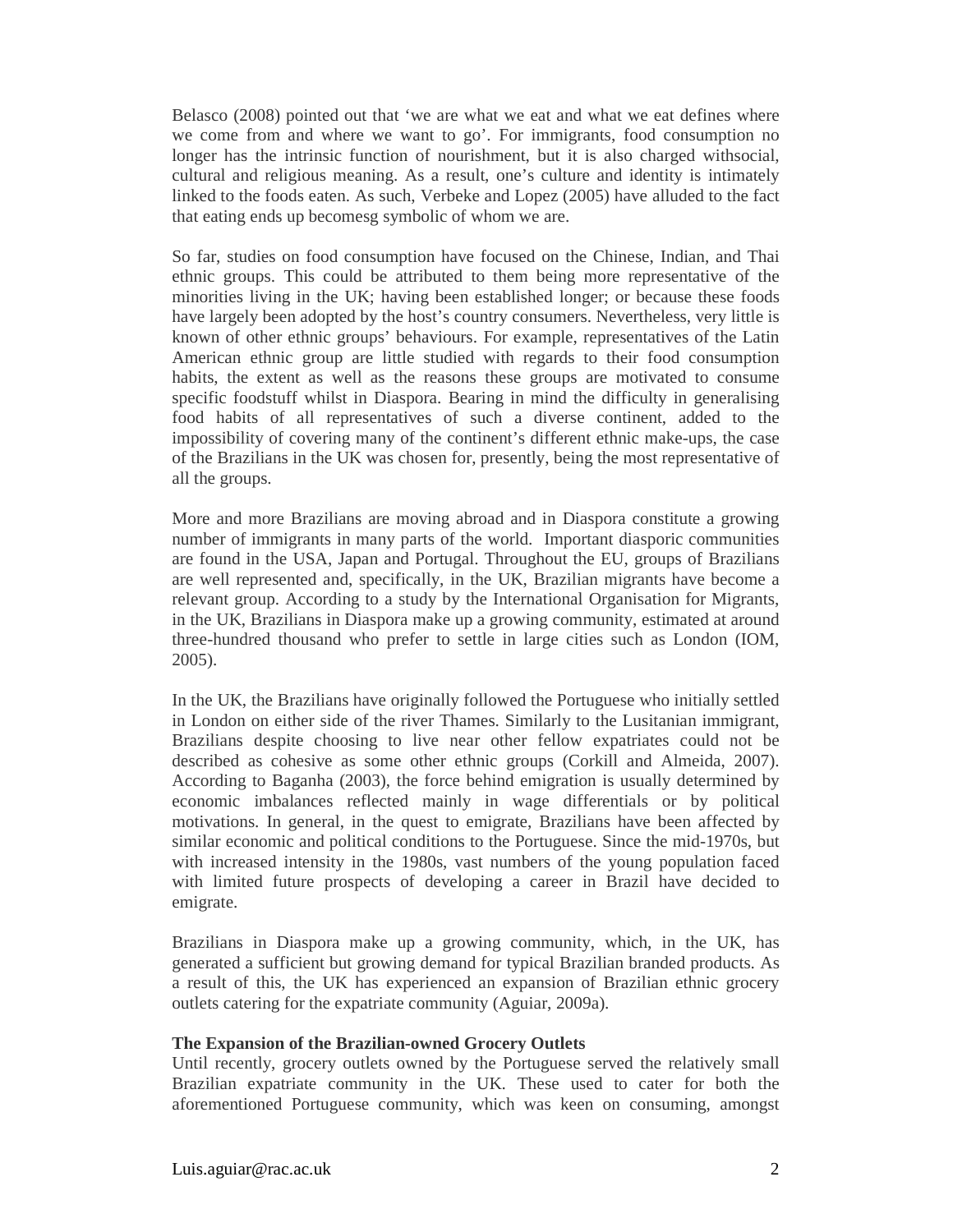other things, the famous dried cod [*bacalhau*] and products of charcuterie. The Brazilians, on the other hand, were eager to buy dried grocery foodstuffs such as cassava flour, black beans, guava marmalade and g*uaraná*. With shifting preferences, the notion of the relationship within the Portuguese-Brazilian network has also shifted.

At the present time, the Brazilian expatriate community constitutes a strong niche market for typically processed foodstuffs catering for specifically Brazilian needs. In Brazilian grocery outlets, owners have moved away from more traditional Portuguese products to a different product mix. Brazilians look for processed products of established Brazilian brands. Such a growing expatriate population has led to a rise in demand. Consequently, Brazilians have taken over market opportunities which the Portuguese might have failed to perceive or did not react to early enough. This has also had an impact on the channels of distribution of ethnic Brazilian groceries. Brazilian-owned companies are now importing Brazilian groceries, which were originally supplied by Portuguese traders. Initially the reason for relying on the Portuguese marketing channel was to do with the size of a shipment<sup>1</sup>. A greater demand for Brazilian groceries made it possible for the setting up of specialist Brazilian wholesalers/importers contracting shipments which could now reach the UK by bypassing the Portuguese traditional trade route. As a consequence, by importing foodstuffs directly into the UK, the supply chain has been rearranged. Despite such an arrangement still being in its early stages, it is clear that the Portuguese are losing their premium dominance. Conversely, the Brazilian supply chain for traditional branded food staples is now being extended and is becoming more international.

The net effect of the restructuring of the ethnic food supply chain is the lowering of average prices. The reason for this is twofold: firstly, importing larger volumes directly to the UK have reduced transaction costs and the larger scale has allowed perunit costs to be reduced. Secondly, establishments selling Brazilian groceries have displaced Portuguese outlets, thereby increasing their market segment. With increased competition, Brazilian grocery outlet owners trade in products which attract relatively low profit margins and are bulky in nature (flour, beans, carbonated drinks and fruit preserves). However, the Brazilian consumer has benefited from such restructuring as choice increases and the prices charged are less high than previously.

#### **Models of Food Choices, Acculturation and Adoption**

Marketing theory indicates that consumption in general is influenced by one's individual set of choices and preferences which reflect one's life experiences.

Many authors have tried to conceptualise human consumption decisions (Fishbein and Ajzen (1975); Blake (1999); Kollmus and Agyeman (2002)) and, more specifically, food choice in the models of Herne (1995) and Marshall (2002) amongst others. Consumer decision is based on conscious and unconscious attributes that take into consideration, personal characteristics, the surrounding environment, past experiences, information, intrinsic attributes such as colour, aroma, texture, flavour as well as extrinsic characteristics such as price, label, availability and credence. The

-

 $<sup>1</sup>$  In order to make an import consignment viable, the minimum requirement would be one container load or the equivalent to</sup> twenty tonnes of cargo shipment from Brazil which is, presently, possible. Portuguese traders had the advantage of shipping greater volumes as trade routes with Brazil are considerable and ships destined for the UK would usually visit one Portuguese port.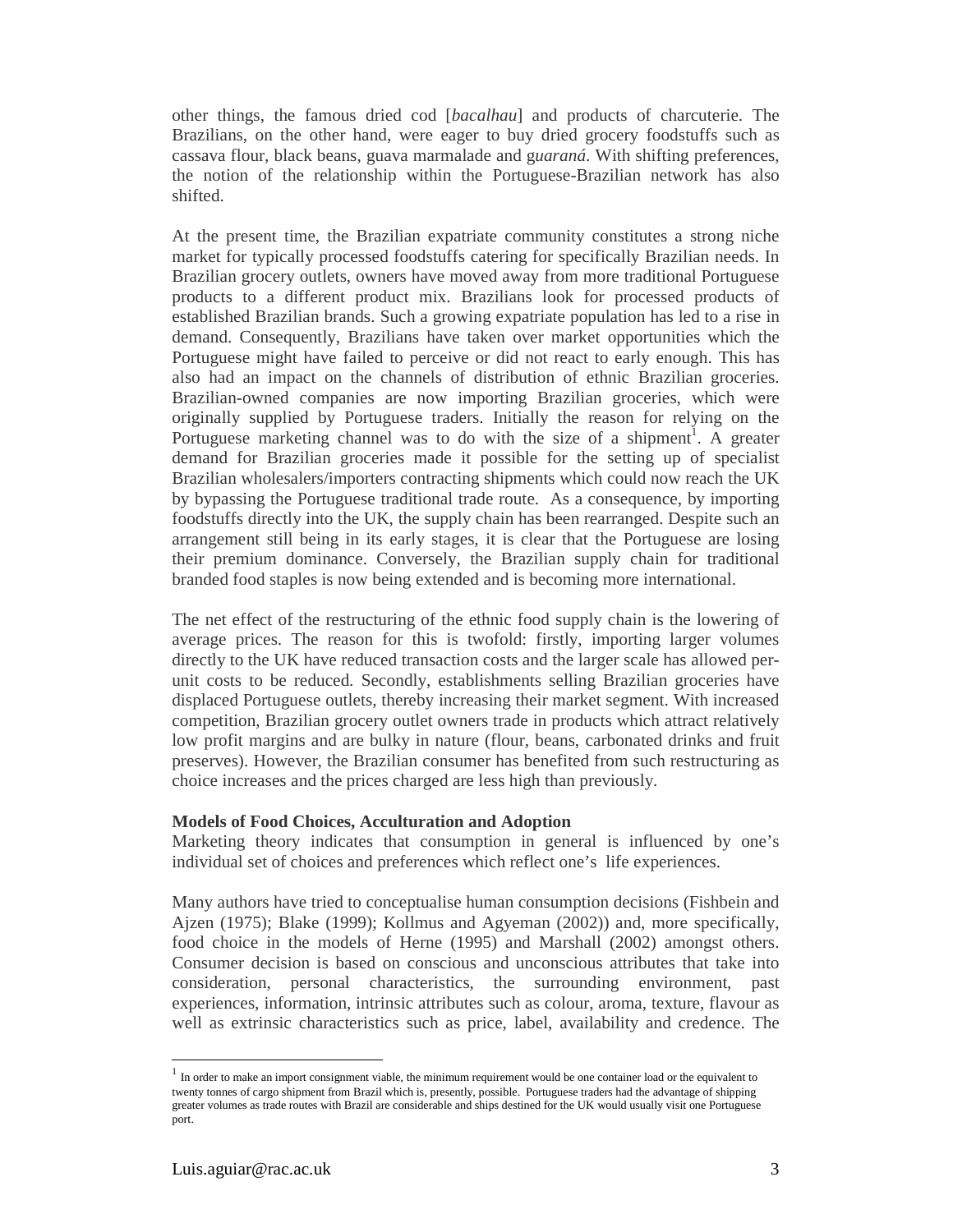interaction of these various factors plays an important role in determining food choice. In the case of immigrants, price, availability and brands that are easily recognised are relevant determinants in cases of search for key ethnic ingredients. When foodstuff or ingredients are not found, migrants are led to some process of acculturation in order to adapt to a new environment.

Since *enculturation* is the process by which individuals become members of their own culture, *acculturation* means movement, distancing and transformation of individual's choices based on one culture in relation to another. Palumbo (2004) proposed two views of understanding acculturation: one-dimensional and bi-dimensional. The bidimensional model better explains how the immigrant cultural set and the host's country culture interact. Over time, rather than total assimilation, acculturation would take place. In the process of acculturation, immigrants could become integrated, assimilated, separated or marginalised.

Yet, Peñaloza defined 'consumer acculturation as the general process of movement and adaptation to the consumer cultural environment in one country by persons from another country'. Here, individual differences such as age, social class, gender, recency at arrival, language used, the length of stay in the host country and ethnic identity would affect how the process of change took place (Peñaloza, 1994). She mentioned the possible outcome of a process of acculturation would be either to assimilate the host's culture, exhibit a mixed behaviour of accumulation or maintain the original culture. Jamal (1998) concurs with a two-way idea of a transitional acculturative process in which the immigrants are exposed to the host's culture at the same time as the host's nation culture is exposed to the culture of the migrants. Jamal stated that it takes time in order for a full process of acceptance of ethnic cuisines (Jamal, 1998).Nevertheless, Verbeke and Lopez (2005) mentioned that since food has strong cultural symbols which are learnt from childhood, it is unlikely that one would give it up at an old age.

Rogers (1983) proposed a model consisting of stages of adoption or acceptance that when applied to ethnic consumption. That model can be adapted to the case of ethnic consumption as a stage one would be when the ethnic population has just started to be part of the host country. As time goes by and with the ethnic group interacting more with the host people some sharing of foods and food ingredients would take place. As a result, a market develops, and shops and restaurants start to cater for the needs of the ethnic population in the neighbourhoods where they are more representative. Consequently, at stage two a new supply chain catering for specific ethnic needs would start to develop in the host's country. As the offer of foodstuff becomes more prominent, local people would start to visit shops and grocery stores catering for the ethnic groups. With increased demand, the market tends to expand. Foreign travel could even support the growth in demand for ethnic foodstuffs resulting in a fourth stage of acceptance where the ethnic food is accepted by the local people who feel confident enough to even prepare specific ethnic cuisines. This would lead to the final stage of total acceptance characterised by home cooking.

Hui et al. (1998) viewed ethnicity as having an impact on consumer behaviour which underlined a belief that consumption was part of a cultural phenomenon. Despite ethnicity being experienced at home, it was, however, reaffirmed in the public space (Parameswaran and Pisharodi, 2002). Reaffirmation was a process that reconstructed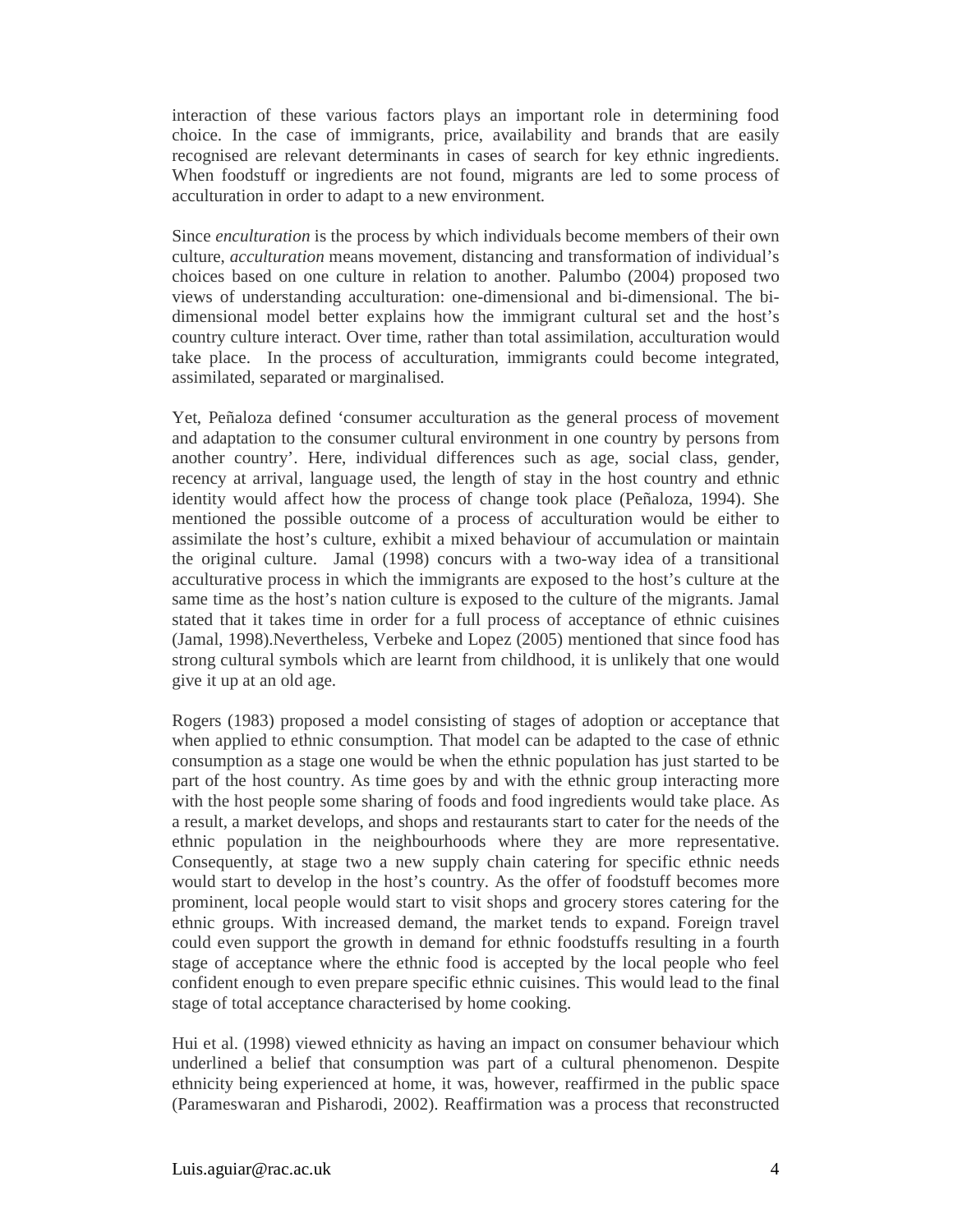ethnic identities that, in the case of immigrants, forged the sense of belonging of a community distinguishing the self, the similar, from the others. Language sharing is an obvious factor to distinguish ethnicity identity. Nevertheless, food is considered not only a cultural symbol, but also a construct of an ethnic trait in immigration and resettlement. Ethnicity reaffirmation could be exercised in public places for meetings such as restaurants, communal celebrations during festivals and spaces of activities (Georgiou, 2001).

#### The Brazilian Consumer

Brazilians in the UK have a characteristically transient nature. Many stay for up to three years working in jobs where English skills are not essential, such as casual labour, cleaning and washing-up positions in restaurants and bars. In groups of Brazilians where English is not commonly spoken, respondents frequently felt that they relied more heavily on their ethnic food staples (Aguiar, 2008). As seen from Sook-Lee's (2002) study, language for social communication was important for establishing or preserving cultural and ethnicity identity. However, the Brazilian community's make-up in the UK is more complex than at first glance. Added to those economic immigrants on menial jobs, its also represented by typical teenagers on their gap year adventure, university students, students learning English whilst working, diplomats, those who have married British citizens, representatives of companies and bankers, as well as officials of international organisations. Social class, disposable income and level of education are expected to further impose differences in consumer behaviour for ethnic foods. Consequently, such a group of people that constitutes a market segment is in essence not homogeneous. In respect of the shared ethnicity traits with the Portuguese (i.e. some Brazilian food preferences overlapping) they are, nonetheless, distinct from the Lusitanian.

Beswick (2007) used the notion of 'being and becoming' with respect to ethnic groups. She explored how assimilation and anti-assimilation into a new society played an important role in defining how ethnic groups related to their new environment. In her paper Beswick mentioned that 'immersion within the host society does not always imply integration' and subsequently 'did not challenge group and intra-group identification practices'. This was supported by Wang and Lo (2007) and was in line with Hui et al.'s (1998) ethnicity indicators of consumption. In this sense, it is relevant to address issues on how personal or group assimilation, 'being', 'becoming' and 'belonging' relates to, for example, food neophobia or the avoidance of, and reluctance to taste, unfamiliar foods. Acceptance and rejection of new food offerings immigrants are exposed to in a host country and how they regard and relate to their foods of origin would play an important role in determining consumer behaviour.

In such a transient segment, the adoption of new food groups and the assimilating of a new culture's food habits are very slow. Young and temporary residents also face the effects of psychological disruption regarding the inability to easily access familiar foodstuffs and preparations. In such an alien environment, one's feeling of homesickness [*saudade*] is quite often expressed by the urge to consume specific foods. Following Hui et al.'s (1998) acculturation patterns with reference to the Brazilian expatriate community, Aguiar (2008) identified three major foods interviewees regarded as being dominant: black bean stew [*feijoada*], a cocktail made of sugarcane spirit [*caipirinha*] and BBQ [*churrasco*]*.* These three major food and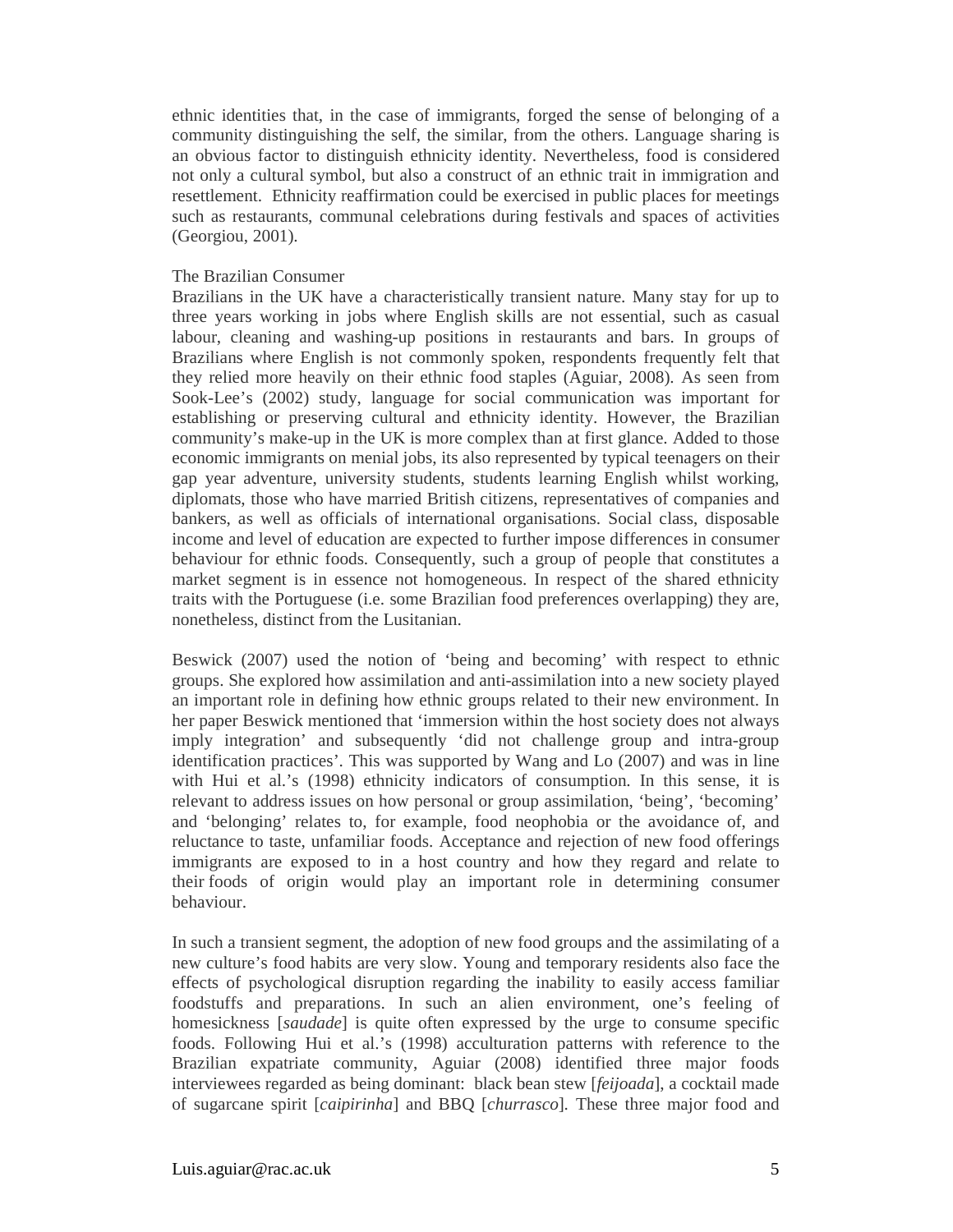drink items make Brazilians long for their typical food and, therefore, seek and consume imported products from Brazilian-owned outlets.

Aguiar (2009a and 2009b) conducted interviews revealing that the consumption of Brazilian foodstuffs in the UK is clearly a function of being isolated from the cultural and nationality references of origin. Quite often elements of nationalism and patriotism were reflected in the proposition that Brazilian food tastes better or is of higher quality. Such an affirmation is important when Brazilians reject foods from the host country. This is in line with studies in Belgium by Verbeke and Lopez (2005). Anecdotal evidence reveals that, at times, Brazilian expatriates would be consuming more frequently typically Brazilian foods in the UK than in Brazil itself<sup>2</sup>. Owners of grocery outlets have captured this market demand and now sell *feijoada* kits consisting of all the ingredients required for cooking preparation. Relatives, especially mothers, visiting their offspring from home , buy enough quantity of the ingredients and prepare *feijoada* to be frozen for consumption in the months to come after they have returned home.

As evidenced before, Hui et al. (1998) mentioned that some aspects of the mainstream culture of the host country were generally expected to be adopted less rapidly by a minority of migrants. In view of this, acculturative pressures on a transient population are expected to be less important regarding the Brazilian adoption of the host's foods. The fact that the Brazilians relate more to their own culture's foods confirms what Jamal (1998) proposed that the presence of both Brazilian and Portuguese outlets has meant that ethnic foods would ended up contributing to the diversity of the host country's cuisine.

Following Hui et al.'s (1998) acculturation patterns, cultural resistance in adopting British food amongst the Brazilians could be said to be strong. Brazilian expatriates, due to their short period of stay, could be then characterised as being culturally resistant. With the increasing number of years of permanence in the host country Brazilians would demonstrate some incorporation (adoption) of food habits of the host country. When Aguiar (2009a) asked about the extent Brazilians adopted British foods, the respondents promptly used as an example the adoption of the potato as a food staple. As rice is the staple starch food in Brazil, the frequent consumption of potato as a staple food was considered 'unappealing', 'boring' and 'unimaginative'. Many Brazilians found the various ways of cooking potatoes, i.e. boiled, mashed or roasted, unappealing. The only exception to this was chips which in Brazil are generally prepared in much thinner cuts. Thick potato chips are a source of common complaints such as 'how unskilled the British are at making chips'. Hence, those Brazilians who succumbed to the British habit of eating potato were regarded by the members of the community as 'going native': a symbol of acculturation. Therefore, Brazilian immigrants are expressing their ethnicity and cultural traits through a limited consumption of food types, thus expressing resistance, from the host country. The levels of adoption or resistance are, in turn, also reflected in the pattern of acculturation to the UK society.

-

<sup>2</sup> This would be the case of, for example, black bean stew, *feijoada,* which is prepared with the addition of different pork cuts and sausages. *Feijoada,* a characteristic Brazilian dish, is in essence of very heavy digestion. Whilst in Brazil, *feijoada completa*  [beans stew with all the trimmings] is consumed on Saturdays with much less frequency than before, Brazilian expatriates actually consume it regularly in the UK accompanied by some *caipirinha*.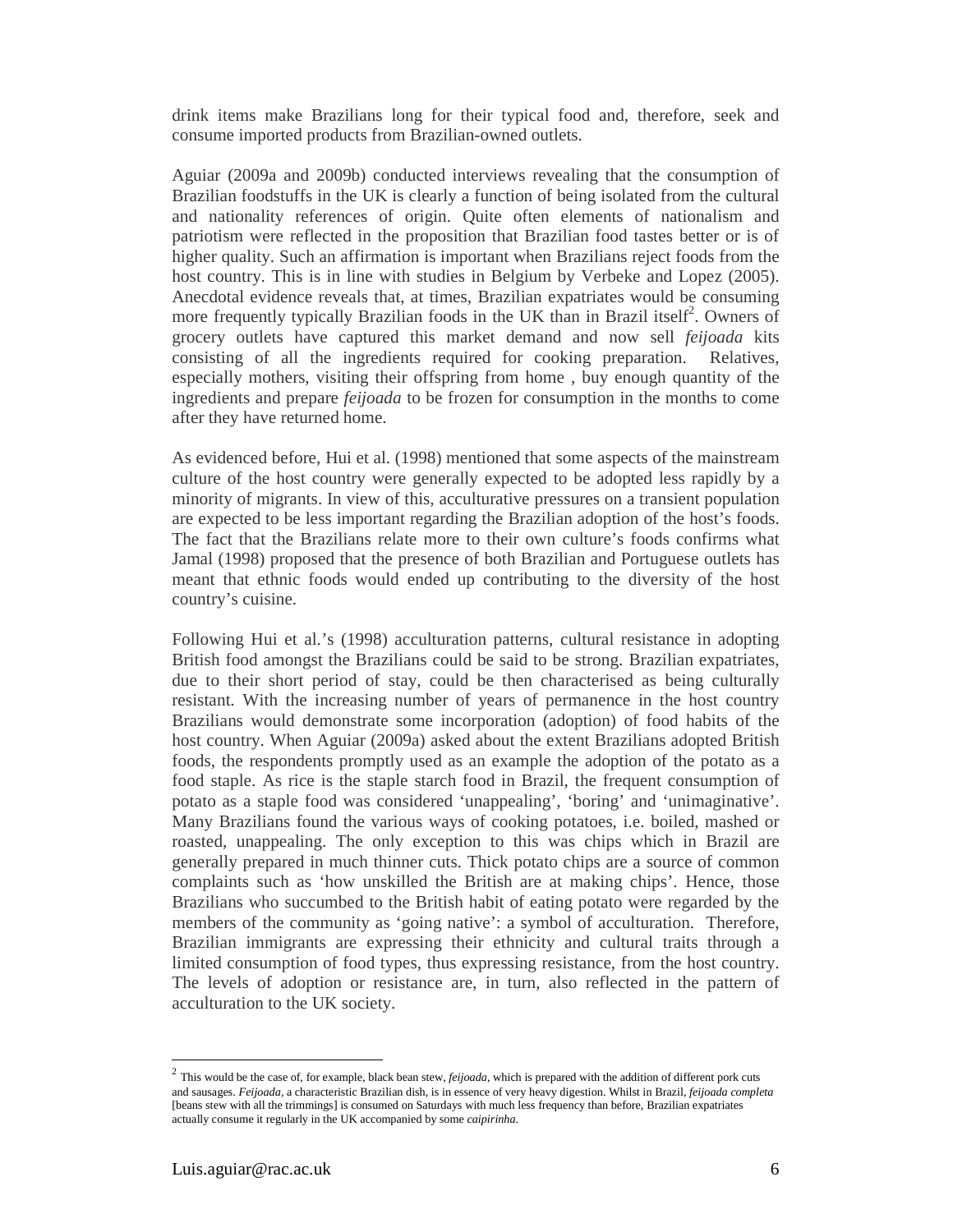#### **Aim and Objectives**

The aim of this research is to study Brazilians in Diaspora that upon emigrating to the UK have created a demand for 'exotic' foods. As for objectives, this study attempts to better characterise the motivations behind Brazilian foodstuff consumption, and to identify key products that could be emblematic of such a demand.

#### **Methodology**

A brief review of the literature was carried out based on preliminary findings (Aguiar, 2008 and Aguiar, 2009a). Using the Means-End Approach or Value Laddering methodology, the establishing of links between attributes, consequences and values (A-C-V) would enable the construction of hierarchies of attributes that would identify key products, capture and map attitudes and motivations towards the consumption of Brazilian foodstuffs. A community of Brazilian immigrants was identified in Gloucestershire in the southwest of England. A sample of thirty respondents was selected. Using the Value Laddering method, a set of in-depth interviews was carried out. Data collection took place over a period extending from December 2008 until February 2009.

#### **Results**

This study has far from exhausted the multifaceted nature of the investigation of Brazilian consumption patterns. In the case of the immigrant who is physically, culturally and psychologically removed (Cooke et al., 2006) from familiar surroundings, the consumption of food serves as ethnicity affirmation (Hirschman, 1981). This is more strongly seen in transient communities such as the Brazilian where immigrants expect to return to their country of origin within a couple of years thus, confirming with what Peñaloza (1994) assertions.

In the appendices, Figure 1 presents a ladder of attributes-values-consequences (AVC) for meat pasty [*pastel de carne*]. Respondents considered meat pasties as an important typical Brazilian foodstuff which they longed to eat. Despite this, the side effect of such a food was, for the health conscious consumer, was its fat content as its preparation consists of deep frying. But the taste and the 'feel good' effect compensated for the relative 'risks'. The sensation of satiation could also be understood as it has some connotation of eating a food that would provide full satisfaction, something that might not be happening through the eating of foods from the host country. In Brazil, this type of food is easily available as a fast food snack or even for as a replacement for lunch. Respondents regarded that a *pastel* bar was a good business venture which was being missed in the UK.

Figure 2, in the Appendices show the A-V-C for black beans stew [*feijoada*]. Distinct respondents referred to it differently. Here the consequence was dual: to reach or maintain good health or to maintain/reinforce the Brazilian culture. Nutrition was an important attribute which led to either the preparation of *feijoada* being a good essential source of natural iron or fibre in one's diet. The underlying issue was some apprehension by Brazilians in Diaspora of not eating enough *feijoada* hence missing out on an important source of mineral that would help combat anaemia and provide fibre for their diet. The intermediate value of feijoada was given as its nutritional value leading to (good) health, but when respondents were probed further, such a food preparation was also emblematic of Brazilian culture and tradition. It could be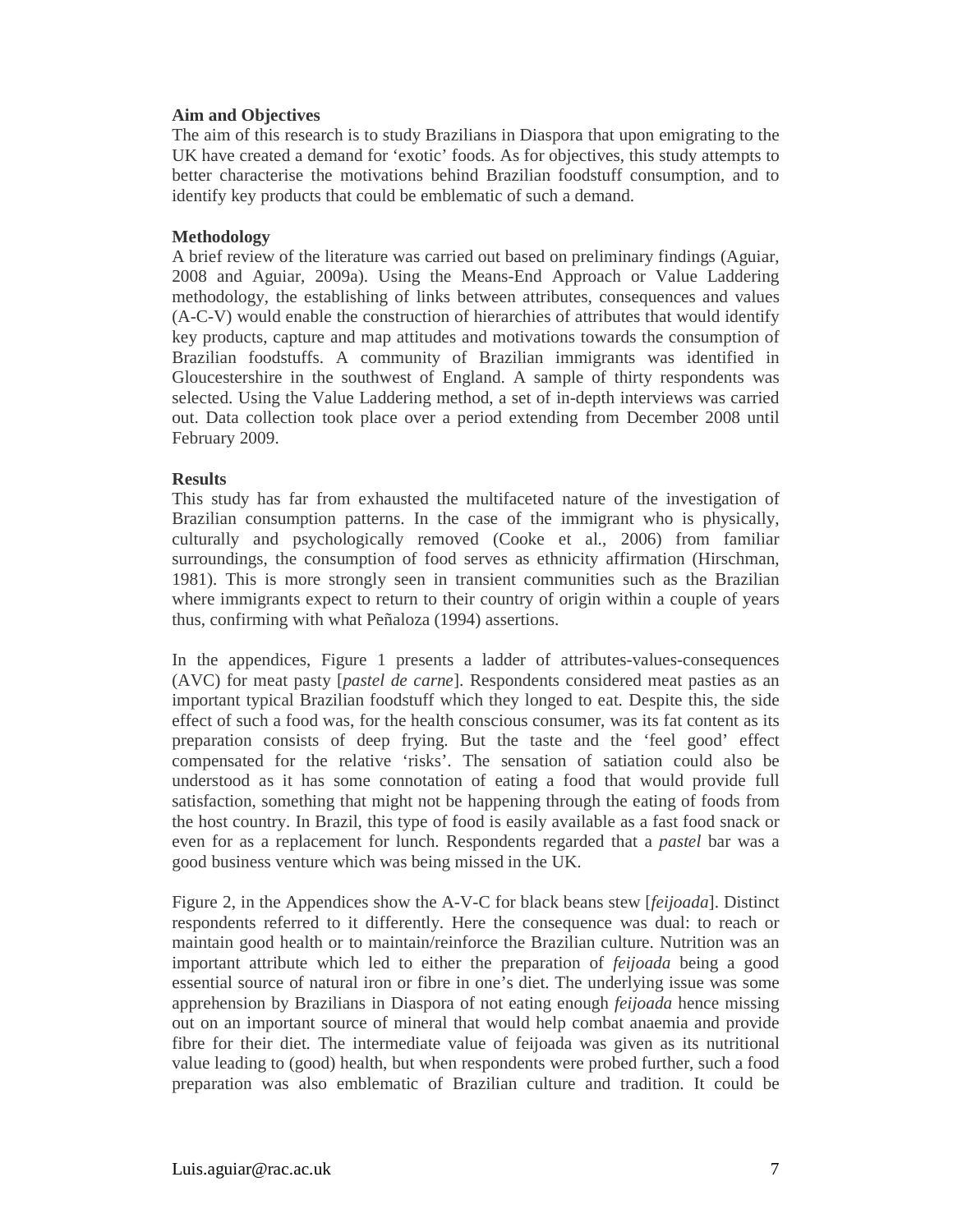inferred here that by 'consuming tradition' one would also be looking after one's health and vice-versa.

Figure 3, shown besides Figure 2 provides the A-V-C for guava paste [*goiabada cascao*]*.* The two figures are deliberately shown side by side because of existing linkages between each (A-V-C) ladder. The attribute of guava had a dual meaning. A good source of vitamin C, which then linked to nutrition and (good) health run parallel to it having an 'unbeatable taste' in the absence of another food in the UK that could replace the strong taste of guava. It transpired that some respondents had a kind of craving for guava paste which was exacerbated when the sense of longing for home was more intense. Guava paste is a relatively cheap sweet/desert type of fruit preserve in Brazil that in the UK was eaten and savoured in very thin slices in order for it to last longer until the respondents could obtain more of that food.

Other ladders were obtained for jerked beef [*charque*], beef [*carne tipo picanha*], lemon [*limão taiti*], cassava flour [*farinha de mandioca*] amongst others. For the purpose of this article, those ladders would not be developed and analysed here.

Figure 4 is a draft of the overall Hierarchical Value Mapping of some preliminary data collected. It provides an indication of some of the most important A-V-C linkages (Aguiar 2009b). As the study progresses, more data would enable the calculation of the relative weights for every linkages characterised by the A-C-V method. Nevertheless, as it is it, the hierarchical value mapping already provides some good indication that health is an important consequence for migrant Brazilians buying ethnic foods. Maintaining good health together with the preservation of the Brazilian culture and tradition came more strongly as sequential ladders. The longing (*saudade)* effect that was to some extent expected to play a more important role on ethnic food purchase motivation has not revealed as a strong consequence at this stage of the investigation. As intermediary values: family, taste and diet were also important motivators. Providing the family with a good balanced diet which generally tasted better than the food in the host country was critical for having good health, maintaining tradition, reinforcing cultural values and reaffirming those values when sharing with friends.

#### **Conclusions**

Brazilians consist of a typically heterogeneous and transient group in the UK whose acculturative pressures are expected to be less important regarding the Brazilian adoption of the host's foods. The transition from being full-members of one community to being a new arrival in a host country is also slow with food adoption of the host country being one of the last elements to be given up.

The present demand is characteristics of a niche market for processed Brazilian branded foods that caters for specific needs and has little appeal for other ethnic groups outside Luso-phone communities. Direct imports, through the by-passing of the Portuguese controlled supply chain food retailing in the UK has generally lowered prices for consumers but as a consequence has also lowered the margins for retailers.

As seen from Kneasfsey and Cox (2001), food consumption practices are widely accepted in the construction of self and community identities. Foodstuffs were sought out because they were also emblematic of Brazil and reminded people of home. All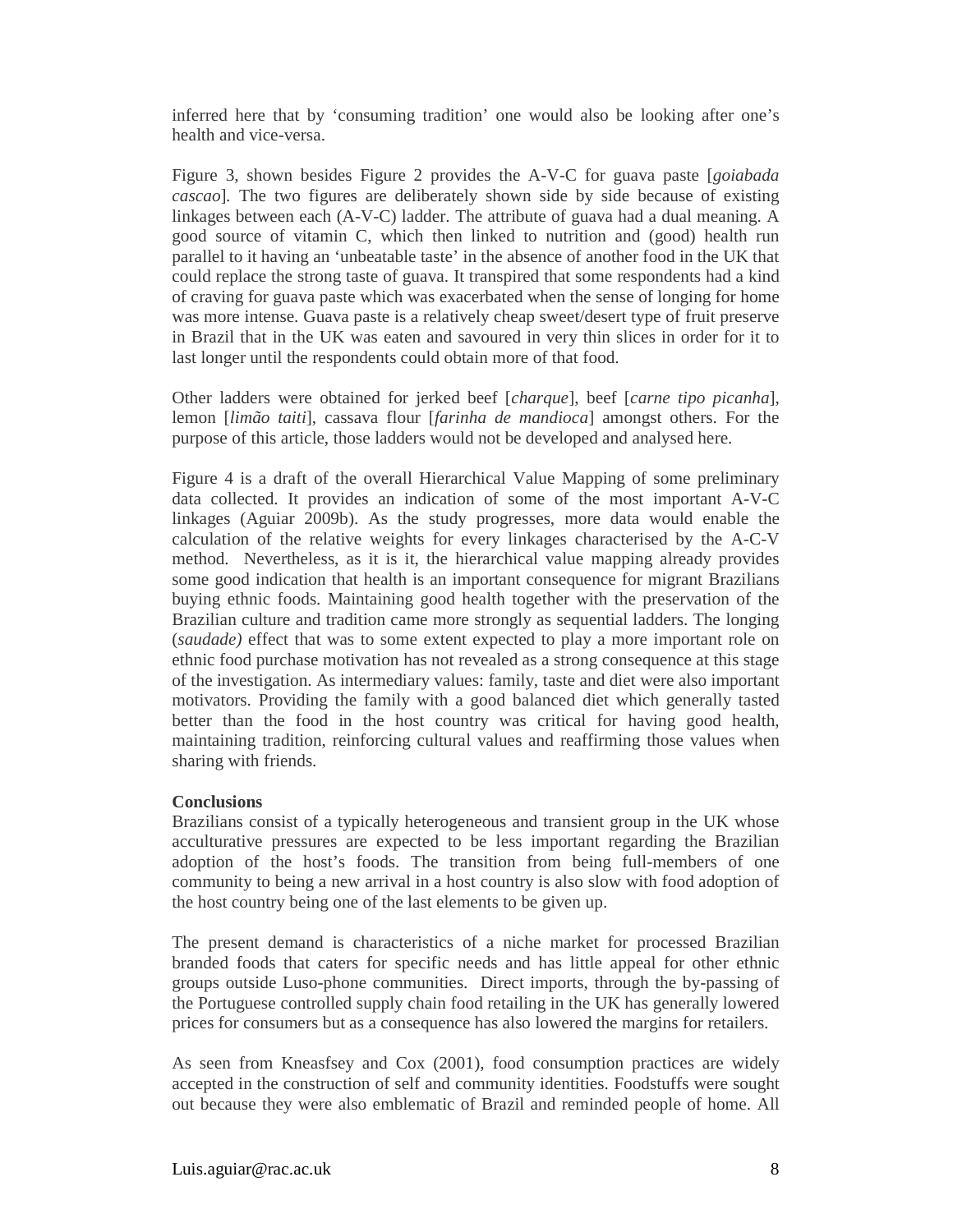key food products revealed as a result of the interviews show motivations of taste, health/nutrition, family and friends gatherings and longing for home and familiar things. Consumers in general show traits of nationalism and patriotism assertions that Brazilian food tastes better or is has higher (nutritious) value. Some signs of acceptance (adoption) of food habits of the host country related to the length of stay of the immigrant. For migrants physically, culturally and psychologically removed from familiar surroundings, effective marketing communication strategies should be targeting elements of being, belonging and becoming.

Far from exhausting the topic, further studies could consider other aspects of the Brazilian ethnic food and drink market such as relationships in the supply chain; the diversification and specialisation of the internationalisation of such a supply chain; aspects of governance and trust, amongst others. More synergy with experts from the field of social sciences could lead to a rich form of collaboration towards understanding other aspects of emerging ethnic migrant consumer behaviour.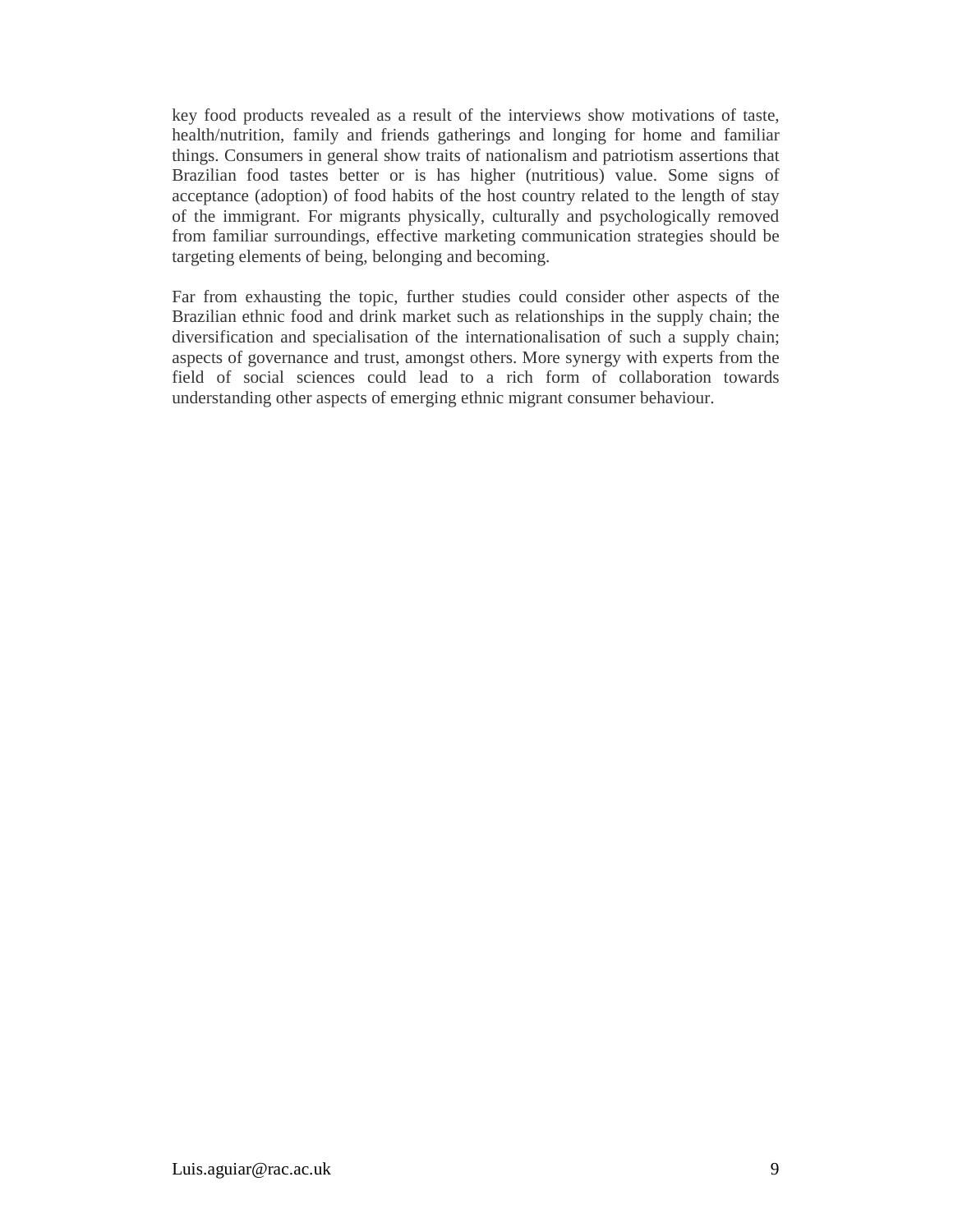### **References**

- Aguiar, L. K. (2009a) The expanding demand of Brazilian groceries: the case of cachaça. In Lindgreen, A. and Hingley, M. (eds) *The new cultures of food: marketing opportunities from ethnic, religious and cultural diversity.* Gower (in print).
- Aguiar, L. K. (2009b) *An Investigation into Ethnicity Consumption: Brazilians in the UK*. In Conference Proceedings of the 1<sup>st</sup> Seminar on Brazilian Immigration in the UK: dialogues with Brazilians in Diaspora. The Royal Holloway College, The University of London. January.
- Aguiar, L. K. (2008) Being, belonging and becoming: cachaça and the Brazilian ethnic market in the UK. *In conference proceedings of the Portuguese-Speaking Diaspora: Transnational relocations, identities and integration.* Centre for Transnational Studies. June. Southampton.
- Andreasen, A.R. (1990), Cultural interpenetration: a critical consumer research issue for the 1990s. *Advances in Consumer Research,* Vol. 17, Association for Consumer Research, Provo, pp. 847-849.
- Baganha, M.I.B. (2003) From closed doors to open doors. *E-Journal of Portuguese* History. Summer. Vol 1, No. 1.
- Belasco, W. (2008) Food: the key concepts. Chapter 2. *Identity: are we what we eat?* Berg.
- Beswick, J. (2007), From the traditional to the innovative: the transnational negotiation of hyphenated identities amongst Portuguese speakers in Bournemouth. *In Conference Proceedings of the Association of Iberian Studies.* 4 to 6 September. Oxford.
- Church, S.; Gilbert, P. and Khokhar, S. (2005) Ethnic groups and foods in Europe. *Eurofir Sysnthesis Report.* No.3.
- Corkill, D. and Almeida, J.C. (2007), The 3Ps: Portuguese migrant labour in East Anglia. *In Conference Proceedings of the Association of Iberian Studies.* 4 to 6 September. Oxford.
- Cooke, L., Carnell, S. and Wardle, J. (2006), Food neophobia and mealtime food consumption in 4-5 year old children. *International Journal of Behavioural Nutrition and Physiology*. Published on-line. July. University College of London.
- Georgiou, M. (2001) Crossing the boundaries of the ethnic home: media consumption and ethnicity identity construction in public space. The case of the Cipriot community centre in North London. *Gazette.* 63(4)
- Herne, S. (1995) Research on food choice and nutritional status in elderly people: a review. *British Food Journal*. Vol. 97:12-29.
- Hirschman, E.C. (1981), American Jewish ethnicity: its relationship to some selected aspects of consumer behaviour. *Journal of Marketing,* Vol. 45, No.3, Summer, pp.102-110.
- Hui, M.K., Laroche, M. and Kim, C. (1998), A typology of consumption based on ethnic origin and media usage. *The European Journal of Marketing,* Vol. 32, No. 9-10, pp. 868-883.
- International Organisation for Migration IOM (2005), *Mapping exercise Brazil*. December.
- Jamal, A. (1998), Food consumption among ethnic minorities: the case of British-Pakistanis in Bradford, UK. *British Food Journal.* Vol. 100, No. 5, pp. 221-227.
- Keynote (2009) *Ethnic foods report*. April. Keynote.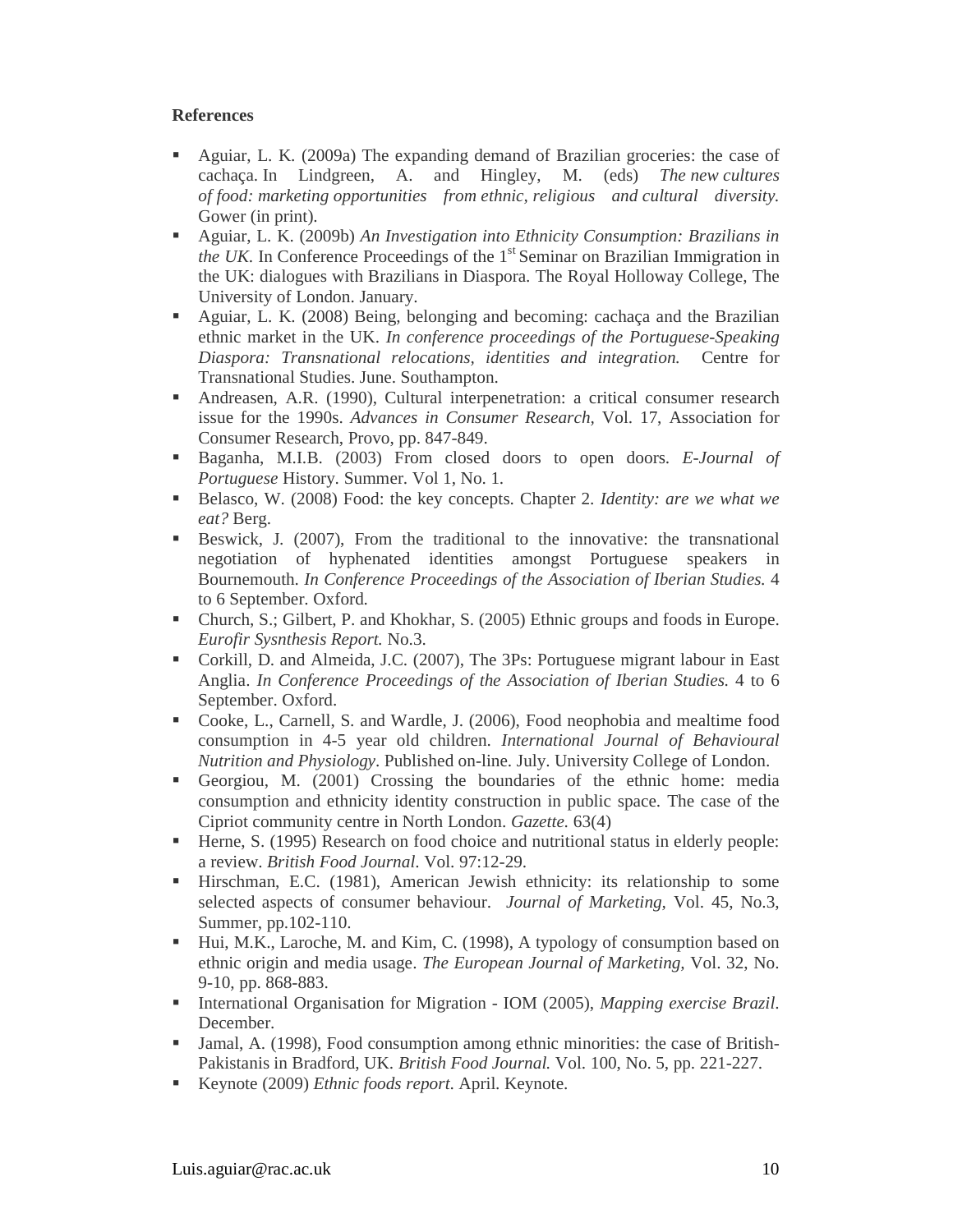- Marshall, I.D. (2004) Food consumer and supply chain. In Bourlakins, M.A. and Weightman, P.W.H. (eds) (2004) *Food supply chain management*. Blackwell Publishing: 11-30.
- McCracken, A., Pretty, W. and Conway, G.R. (1988), *An Introduction to Rapid Rural Appraisal For Agricultural Development,* International Institute For Environment and Development, London.
- Palumbo, F. A. (2004) *Market segmentation base on level of acculturation*. Emerald Publishing Group.
- Parameswaran, R. and Pisharodi, R.M. (2002) Assimilation effects in country image research. *International Marketing Review*. Vol. 19. No 3:259-278.
- Peñaloza, L. (1994), Atravesando fronteras/border crossings: a critical ethnographic exploration of the consumer acculturation of Mexican immigrants, *Journal of Consumer Research*, Vol. 21, pp. 32-54.
- Reynolds, T. and Olson, J. (2001) U*nderstanding consumer decision marking: the means-end approach to marketing and advertising strategy*. Lawrence Erlboum Associates.
- Rogers, E. (1983) *Diffusion of innovations* .3rd ed. New York: Free Press.
- Sook-Lee, J. (2002), *The Korean Language in America: the role of cultural identity in heritage language learning*. [on-line] Rutgers University. Available from: www.multilingual-matters.net/lcc/015/0117/lcc0150117.pdf. Date accessed: 22/10/2007.
- Wang, L. and Lo, L. (2007), Immigrant grocery-shopping behaviour: ethnic identity versus accessibility. *Environment and Planning*. Vol. 39, No. 3, pp.689- 699.

### **Bibliography**

- Reynolds, T. and Olson, J. (2001) Understanding consumer decision marking: the means-end approach to marketing and advertising strategy. Lawrence Erlboum Associates.
- McCracken, A., Pretty, W. and Conway, G.R. (1988), An Introduction to Rapid Rural Appraisal For Agricultural Development, International Institute For Environment and Development, London.
- Andreasen, A.R. (1990), Cultural interpenetration: a critical consumer research issue for the 1990s. Advances in Consumer Research, Vol. 17, Association for Consumer Research, Provo, pp. 847-849.
- Ho, J. (2002) Consumption and identity in Asian-American coming-of-age novels. Unpublished dissertation. Boston University. Boston. Massachusetts.
- -------- (2003) Retailing in a multicultural world: the interplay of retailing, ethnic identity and consumption. Journal of Retailing and Consumer Services. Vol 10: 1- 11. Elsevier.
- Kneafesey, M. and Cox, R. (2002) Food, gender and Irishness: how Irish women in Coventry make home. *Irish Geography*. Vol. 35 (1): 6-15.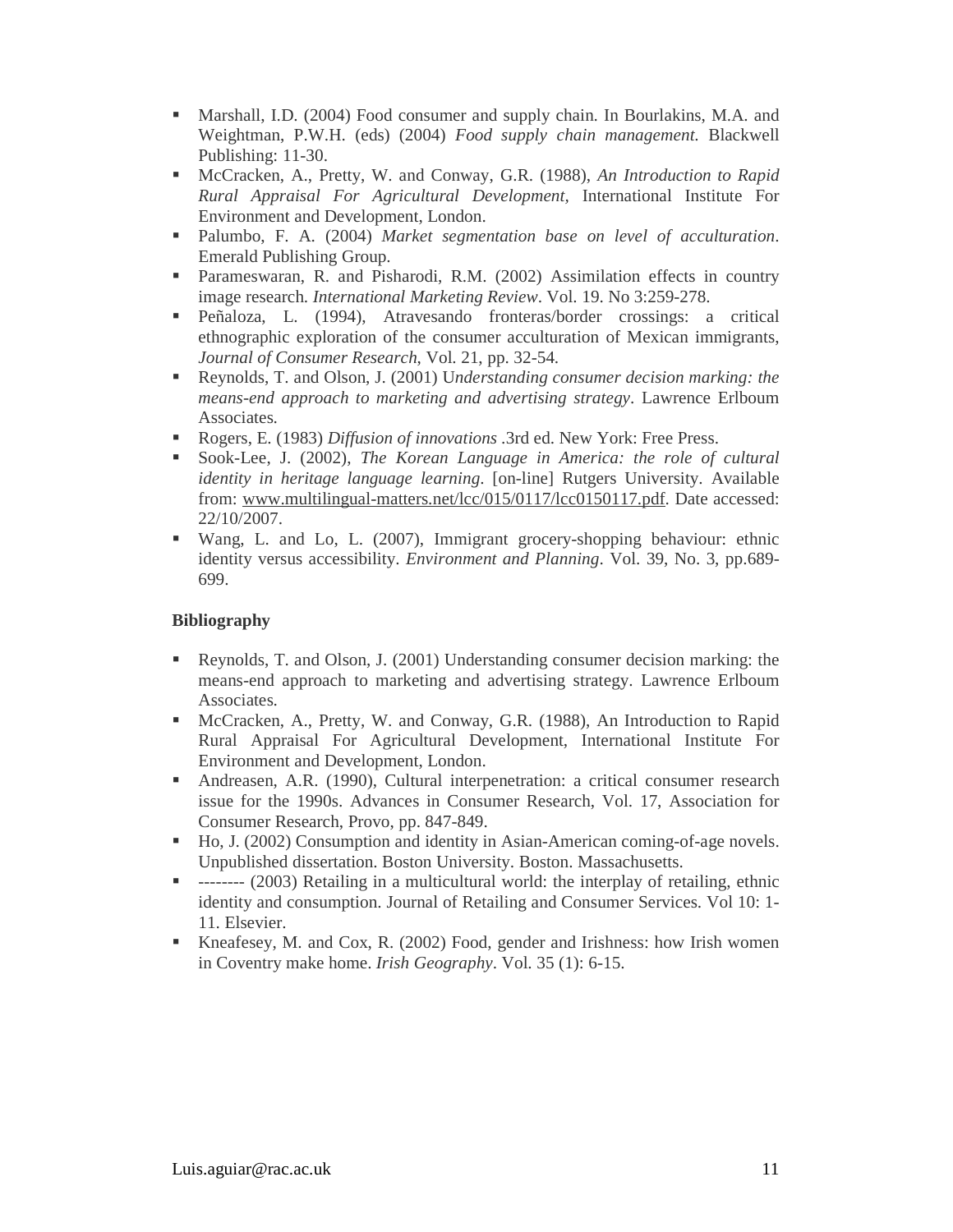# **Appendices**





## **Figure 2 - Attribute-Value-Consequence of Black Bean Stew**



**Figure 3 – Attribute-Value-Consequence of Guava Paste (***goiabada)*